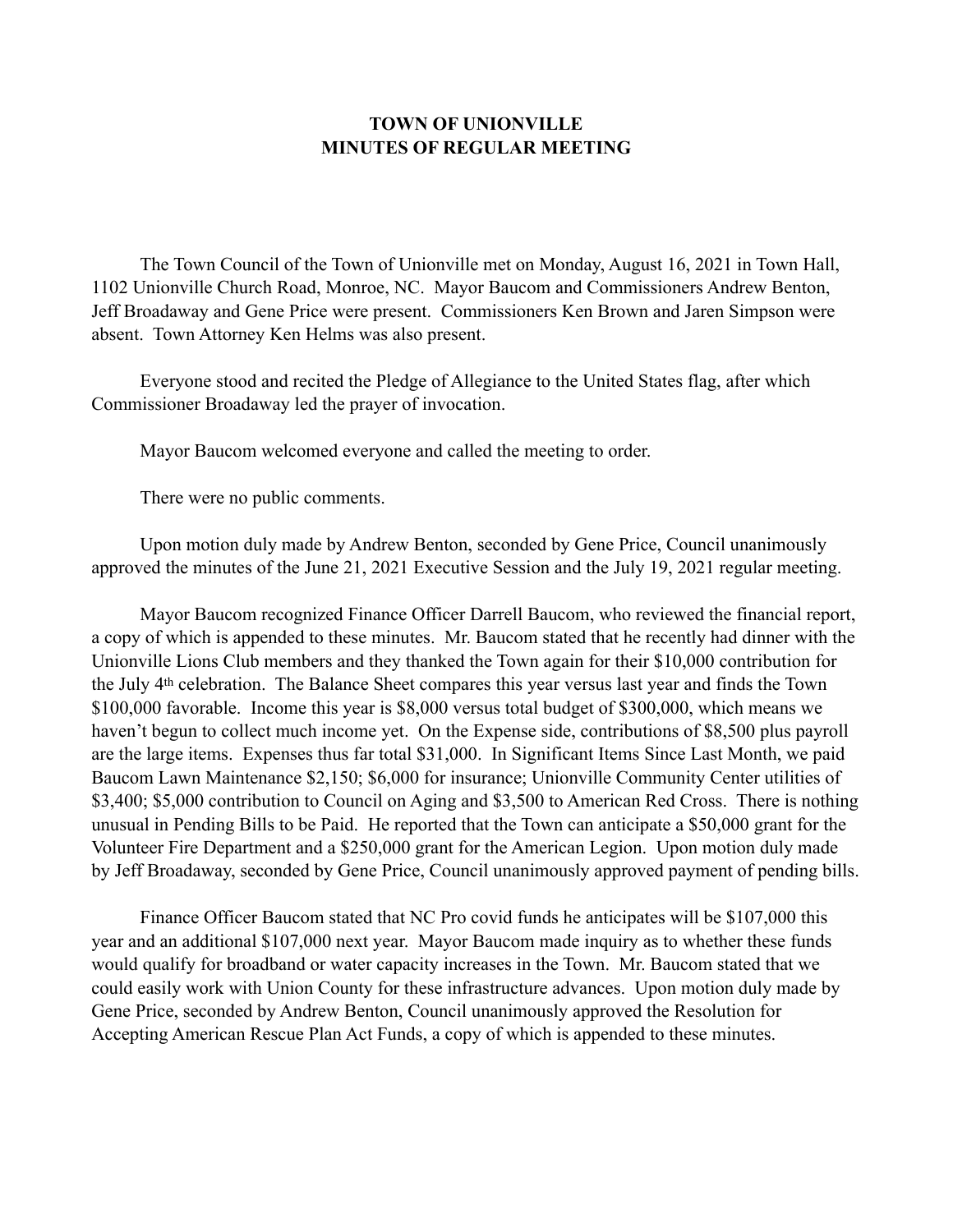Mayor Baucom recognized Deputy Clerk Braswell, who reviewed the Land Use Survey results, stating that there were 220 unduplicated responses, which is about three percent of our Town's population. Clerk Gaddy stated that Planning Board reviewed these responses and

determined that this is not a good representation of the entire Town. They recommend Town Council send out a paper survey to all residents in the Town and seek more input. She has spoken with someone from United States Postal Service who quoted a price of 16-17 cents per address, although we might be required to purchase an entire zip code. Also, she has left messages with our tax bill printer to explore the possibility of inserting the survey in the tax bills but hasn't received a response from them yet. Commissioner Benton agreed that three percent of the population is not enough responses. Deputy Clerk Braswell cited concerns with paper surveys including data entry and transcribing handwriting comments and suggested we send a QR code link to the survey so as not to take up so much of the clerk's time in compiling these results. The consensus of the Council was to table this decision to gain more information at next month's meeting.

 Mayor Baucom recognized Clerk Gaddy regarding the quote from Harper's Electric. Ms. Gaddy stated this quote includes a 65-inch TV monitor for the meeting room which can be used during meetings for power point presentations and training sessions. It also includes a 40-inch TV monitor for her office which can be used when residents have questions about their property. Upon motion duly made by Jeff Broadaway, seconded by Gene Price, Council unanimously approved this quote.

 Deputy Clerk Melody Braswell reviewed the updated quote from Signs Now for one wall plaque historical marker to be installed at Unionville Elementary School. She recommends the aluminum marker totaling \$3,674.99. Mayor Baucom made inquiry as to Principal VonCannon's feedback and whose insurance would cover any issues. Finance Officer Baucom stated that this would be considered a gift to the school and their insurance would cover any issues. Upon motion duly made by Andrew Benton, seconded by Gene Price, Council unanimously directed Clerk Gaddy to take a mock-up of the wall-mount sign to Mrs. VonCannon and ask her thoughts and blessings prior to moving forward.

 In other business, Clerk Gaddy presented the Seedspark quote for webmaster management and compared to the three quotes we received in 2020. Attorney Ken Helms will check the general statutes as to our requirements to send this out for bids and will report back at the September 20, 2021 meeting.

 Mayor Baucom drew the Council's attention to the Miss Unionville Pageant flyer, which will be hosted by Unionville's American Legion on Friday, December 3, 2021 at Benton's Cross Roads Church. She will ride in the Christmas parade on Saturday, December 4, 2021.

 Mayor Baucom also drew Council's attention to the thank-you letter from Council on Aging and encouraged members to set up a time in the near future to place the engraved brick at their facility.